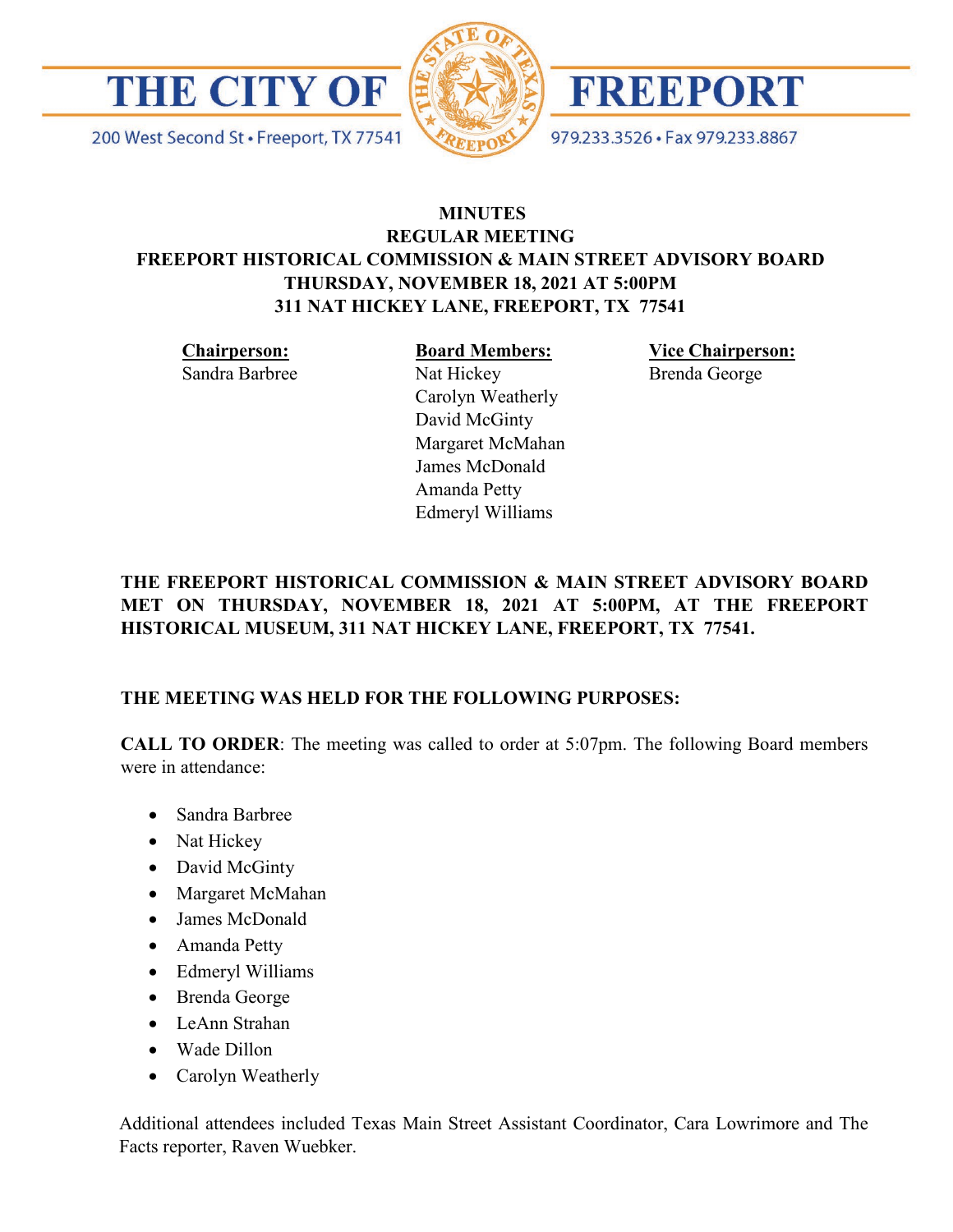## **INVOCATION AND PLEDGE OF ALLEGIANCE**

The meeting was opened in prayer by Mrs. George; the Pledge was led by Mr. MgGinty.

**PRESENTATIONS/ANNOUNCEMENTS:** Announcements by Board Members and/or Staff.

### **1. 2022 Texas Main Street Introduction – Cara Lowrimore**

Via Zoom, Cara Lowrimore, Asst. State Coordinator for the Main Street program, shared the news of our acceptance into the Texas Main Street program. Freeport joins Conroe in entering the program as recertified cities. January 2022 will be the official date we enter the Main Street program. Amy Hammonds will be our new point of contact.

Ms. Lowrimore reported that Freeport is in new community launch period. Next steps would typically include seating of the board and hiring of a Main Street manager. Manager is to be a full-time employee must be solely invested in the Main Street program. After the first 3 years, the Main Street manager may have split duties.

The contract will be sent for signature in December. Annual fee is \$535 dollars. After paid, services such as organizational, design services, etc. may be accessed while we remain a Main Street community.

Quarterly reporting is required by Director. New Main Street Manager training in the winter. The Board will also participate in virtual training to learn more about their responsibilities in the program.

A TMSP Resource Team from THC will schedule a two-day visit to set up a series of stakeholder meetings with city council, EDC, community partners, churches, organizations, etc. This will be a conversation driven series, outlining the challenges and opportunities we will face with the program. Subsequently, their report will provide a series of recommendations and a work plan from THC's meeting with Freeport in the spring.

Design services, economic services are open in January. A design team member can come out to discuss facades, etc., in February or March. Ms. Lowrimore and Ms. Strahan will schedule a meeting via Zoom with THC Main Street staff. THC will create 2 highways signs to display the Freeport Main Street designation.

The Freeport board is "ahead of the game" according to Ms. Lowrimore. We will appoint four committees of the 4-point approach. Design, Promotion, Economic Vitality, and Organization. Ms. Barbree asked if we need to design our own logo for Main Street? Ms. Lowrimore advised that it would be lovely to design our logo, but that we not rush it. Get community input and gather intel. Express "what we are" and "what we see for the future". Mr. Hickey suggested a slogan idea: "Today's happenings are tomorrow's history".

Mr. McGinty thanked Ms. Lowrimore for taking time to join us.

## **2. Board Member Announcements**

Mr. Dillon shared news about ongoing museum projects, such as the order of new display cases and the development of new interpretive panels.

Ms. Strahan announced our new Administrative Secretary, Crystal Ruiz, who joins us from the Recreation Center. Mr. McGinty reported a \$3,500 EDC sponsorship for the Downtown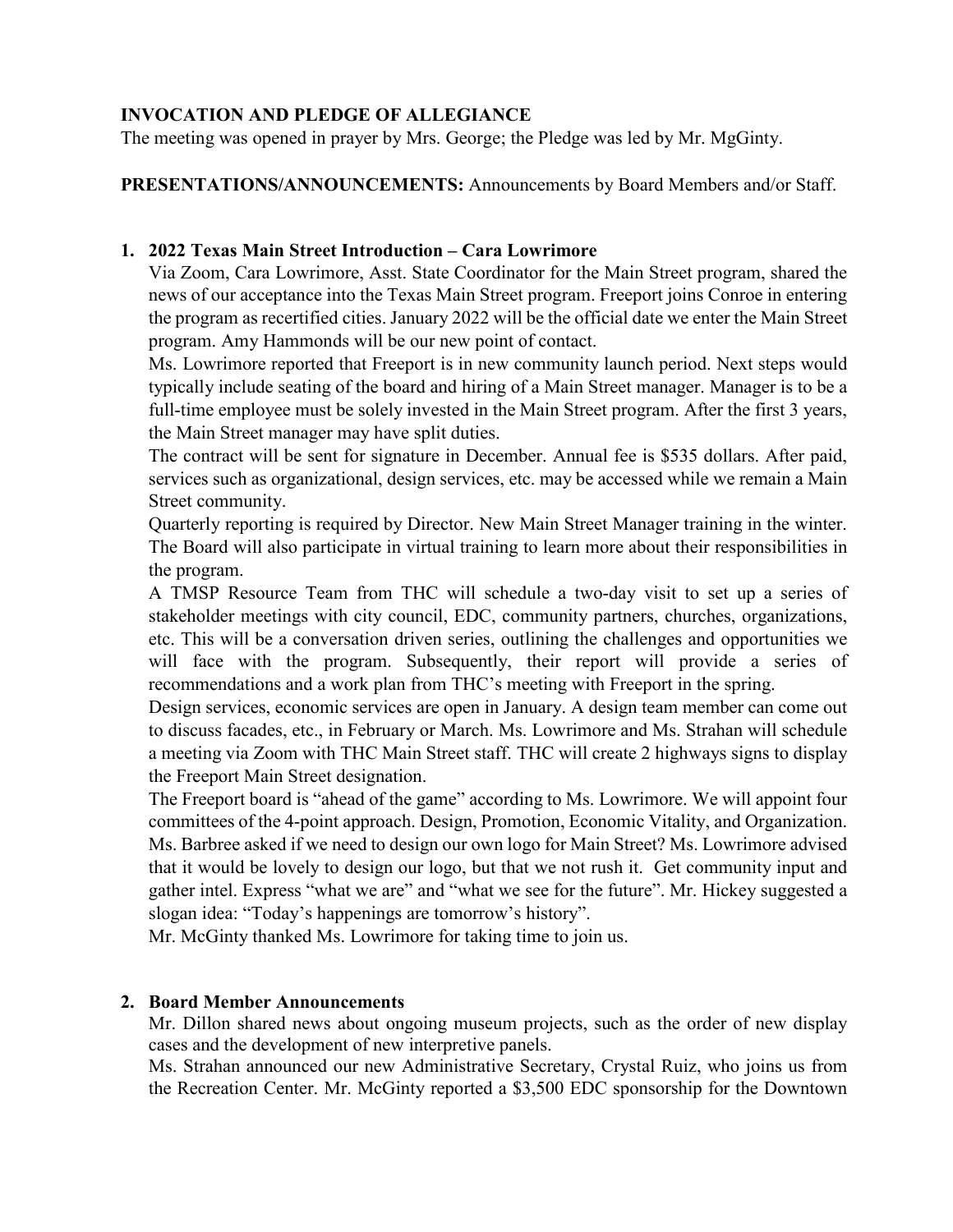Christmas Market, as well as a budget to include 10% of the EDC budget being worked on towards similar projects.

Ms. Williams reported that she changed the letter to schools to include the Shipmates. Freeport Intermediate has three groups who accepted the invitation to participate in the Holiday Market.

## **BUSINESS – REGULAR SESSION:**

**3. Consideration and possible action to approve meeting minutes from October 11, 2021.**  With a motion by Mr. McGinty and a second by Ms. Williams, the board unanimously approved the minutes from the October meeting.

## **WORK SESSION:**

#### **4. Main Street Events Discussion**

## A. **Upcoming Museum Exhibits & Events (Dillon)**

## **i. Texas Navy Room Update**

Mr. Dillon updated on the status of the Texas Navy Room. He completed the mural but had to redo once he learned that the battle had taken place at night instead of during the day. He received a quote for the tile installation and also put together a sponsor packet to present to companies or other organizations interested in a partnership. Discussion ensued on hosting an after-hours event to invite community leaders. The Board agreed on presenting "A Night at the Museum" on Thursday, December  $9<sup>th</sup>$  at 5:30pm as a celebration of our Main Street designation and a presentation of sponsorship opportunities. Staff will work on plans and invitations.

#### **ii. Remember in Freeport, Texas When… Event**

Mr. Dillon announced the event dates of Friday & Saturday, January 14-15 for the upcoming exhibit and event. Mrs. Barbree suggested we contact Congressman Randy Weber to be the guest speaker for Remember in Freeport TX When…

#### B. **Seasonal Events (Strahan)**

## **i. Historic Downtown Holiday Market**

#### **a. Tree Lighting Ceremony**

Mr. McGinty is working on the tree design and plans to use the large palm tree with support rings with cables zip tied to the ring and rope lights from ring to the ground.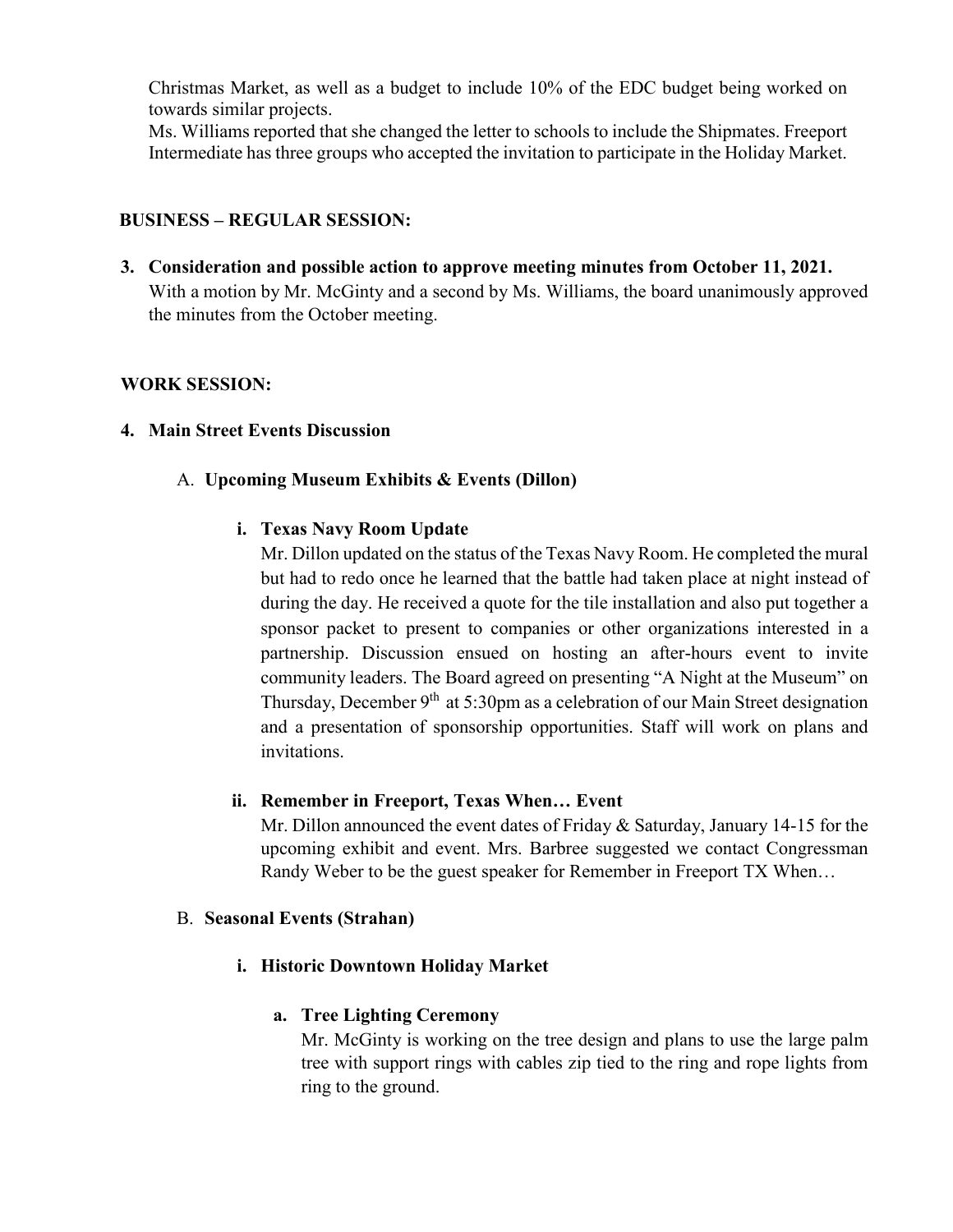#### **b. Market Vendors**

Ms. Strahan reported that market vendors are picking up. We will assign vendor spaces for the holiday market as advised. She has secured hay bales to be placed throughout the park for guest seating.

### **c. Entertainment**

Ms. George reported she has coordinated with four churches to participate in the Holiday Market. Ms. Barbree confirmed the Lions Club will provide the hot chocolate booth from 4-6pm, and she will save some Amazon boxes to wrap for decorations. Mr. McGinty advised we hand out our old sandcastle kits as gifts under the tree on event day.

Ms. Weatherly stated we need backdrops for photo shoot stations. Mrs. Barbree offered to contact her niece for a photo shoot station, as Ms. Strahan reported she had no luck securing any photographers. Ms. Williams had confirmed with FIS who requested their performances be from 3:30-4:30pm.

Ms. Strahan asked for a volunteer to drive the Elvis impersonator back to Hobby Airport after the event. Mrs. Petty advised we hire an Uber to take him back, and discussion ensued on other possible options.

#### **ii. Mardi Gras Celebration – February 26, 2022**

Ms. Strahan led the discussion regarding tentative plans for a chicken  $\&$  sausage gumbo cook off and a zydeco band for the festivities. Mr. McGinty advised that we keep the event family oriented and need to plan for a parade. Mrs. Barbree suggested we host a King & Queen pageant. Discussion ensued regarding the permitted sale of alcoholic beverages and a possible open container license for downtown events. Mr. McDonald advised we pursue an ordinance for an 'alcohol barrier zone'. Mrs. Petty advised we amend our ordinance allowing alcohol downtown. Mrs. George suggested we hand out sponsor invitations.

#### **5. Items for Future Discussion - Next Scheduled Meeting**

The next regular meeting is scheduled for Thursday, December 16, 2021 at 5:00pm.

#### **ADJOURNMENT:**

#### **6. Adjourn.**

With a motion by Ms. Weatherly and a second by Mr. McDonald, the board unanimously voted to adjourn the meeting at 6:31pm.